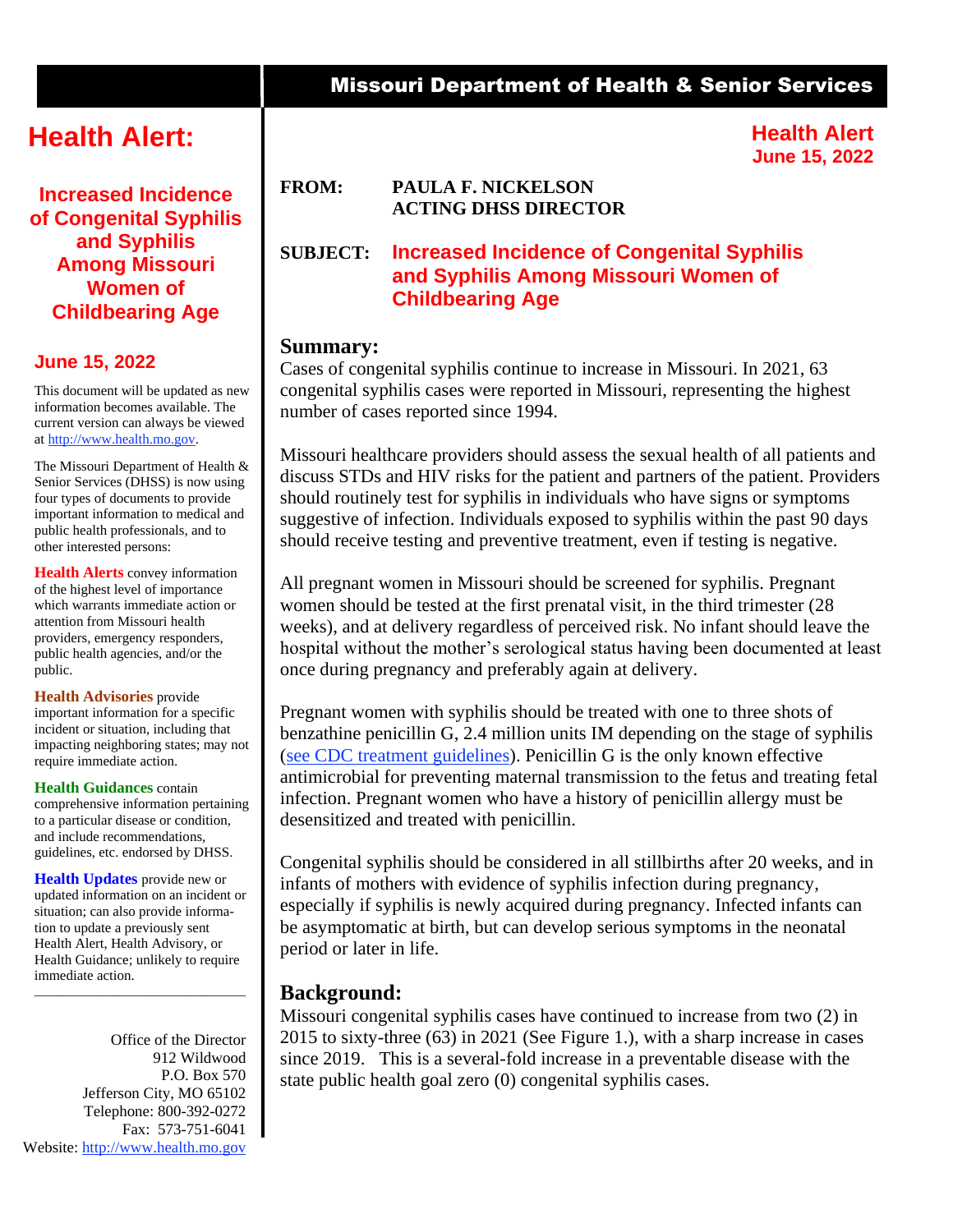

**Figure 1. Congenital syphilis cases by year, Missouri, 2015-2021**

*Source: Missouri Department of Health and Senior Services, Office of Epidemiology, Missouri Health Surveillance Information System (WebSurv). Based on data as of May 24.2022.*

## **Symptoms**

*Treponema pallidum* causes syphilis and can present in several stages. The chancre or ulcer of primary syphilis is painless and may not be noted by infected persons as it resolves even without treatment. Most patients who seek care do so with secondary syphilis whose symptoms include a rash that may involve the palms and soles, condyloma lata, and lymphadenopathy. Left untreated, syphilis can cause cardiac system abnormalities and neurological symptoms in later stages.

A pregnant woman can transmit syphilis to her child during any stage of syphilis and any trimester of pregnancy. However, the risk of transmission is highest if the mother has been infected recently. Syphilis infection during pregnancy increases adverse pregnancy outcomes including preterm birth and stillbirth. Up to 40% of babies born to mothers with untreated syphilis (if infected within four years prior to delivery) will be stillborn or die in infancy. Congenital syphilis can lead to newborn and childhood illness including hydrops fetalis; hepatosplenomegaly; rashes; fevers; failure to thrive; deformity of the face, teeth, and bones; blindness; and deafness.

## **Recommendations:**

#### **Screening**

- Providers should assess the sexual health of all patients and discuss STDs and HIV risks for the patient and partners of the patient.
- Providers should routinely test for syphilis in individuals who have signs or symptoms suggestive of infection. Individuals exposed to syphilis within the past 90 days should receive testing and preventive treatment, even if testing is negative.
- All pregnant women in Missouri should be screened for syphilis. Pregnant women should be tested at the first prenatal visit, in the third trimester (28 weeks), and at delivery regardless of perceived risk.
- Women who experience a stillbirth after 20 weeks of pregnancy should be tested for syphilis.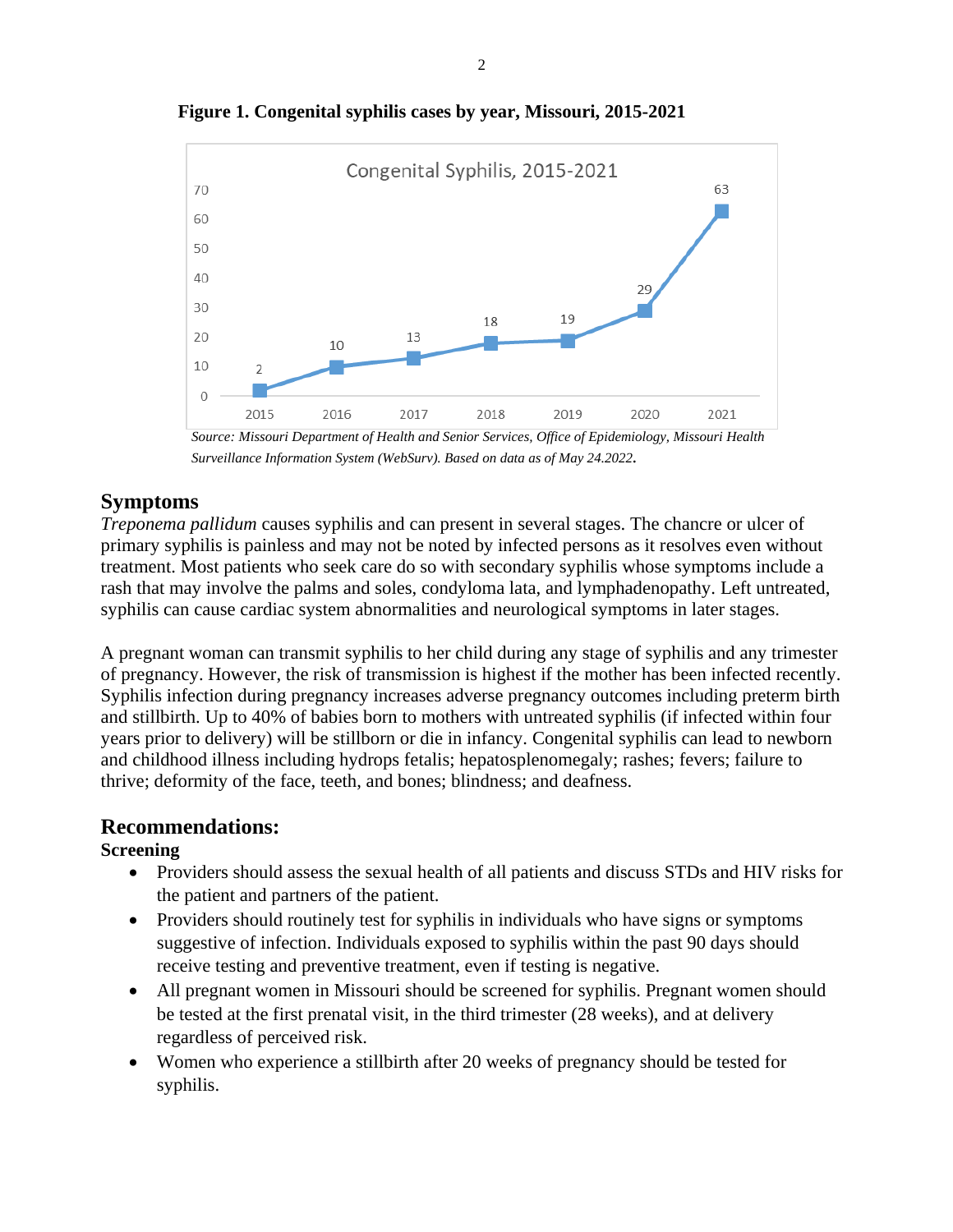• Infants should not be discharged from the hospital unless the mother has been tested for syphilis at least once during pregnancy and preferably again at delivery.

#### **Diagnosis and Treatment**

#### *Syphilis during pregnancy*

- Two tests are required to diagnose syphilis, a non-treponemal assay (NTT) (i.e., Venereal Disease Research Laboratory [VDRL] or Rapid Plasma Reagin [RPR]) and a confirmatory treponemal test (i.e., fluorescent treponemal antibody absorbed [FTA-ABS] tests, the *pallidum* passive particle agglutination [TP-PA] assay, etc). Since false positive NTT tests are seen in pregnancy, confirmatory testing with a treponemal test is necessary to diagnose syphilis.
- Adequate treatment of syphilis in pregnant women as soon as possible during pregnancy dramatically decreases the rate of congenital syphilis. Syphilis known to be acquired within the prior 12 months (primary, secondary, early non-primary non-secondary) should be treated with **2.4 million units of IM Benzathine penicillin G.** Syphilis acquired >12 months prior (late syphilis) or of unknown duration should be treated with **Benzathine penicillin G 7.2 million units total, administered as 3 doses of 2.4 million units IM each at 1-week intervals.** If doses are further apart than 9 days or missed, the treatment schedule must restart from the beginning.
- Patients with penicillin allergies should be desensitized and treated with penicillin as it is the only known effective antimicrobial for preventing maternal transmission to the fetus and treating fetal infection.
- Partners should (at a minimum) be presumptively treated **(2.4 million units of IM Benzathine penicillin G**) to prevent reinfection during pregnancy no matter their test results. Ideally, they should be evaluated for syphilis by a provider and staged and treated appropriately.

## *Congenital Syphilis in the infant*

- Infected infants can be asymptomatic.
- Infants born to untreated mothers, or mothers with inadequate treatment (including those treated <30 days prior to delivery) should be evaluated and treated for congenital syphilis per CDC guidelines [\(https://www.cdc.gov/std/treatment-guidelines/congenital](https://www.cdc.gov/std/treatment-guidelines/congenital-syphilis.htm)[syphilis.htm\)](https://www.cdc.gov/std/treatment-guidelines/congenital-syphilis.htm).

All neonates born to women who have a reactive NTT and treponemal tests should be evaluated with a quantitative NTT serologic test (RPR or VDRL) and be examined thoroughly for evidence of congenital syphilis (see details in CDC treatment guidelines at [https://www.cdc.gov/std/treatment-guidelines/congenital-syphilis.htm\)](https://www.cdc.gov/std/treatment-guidelines/congenital-syphilis.htm).